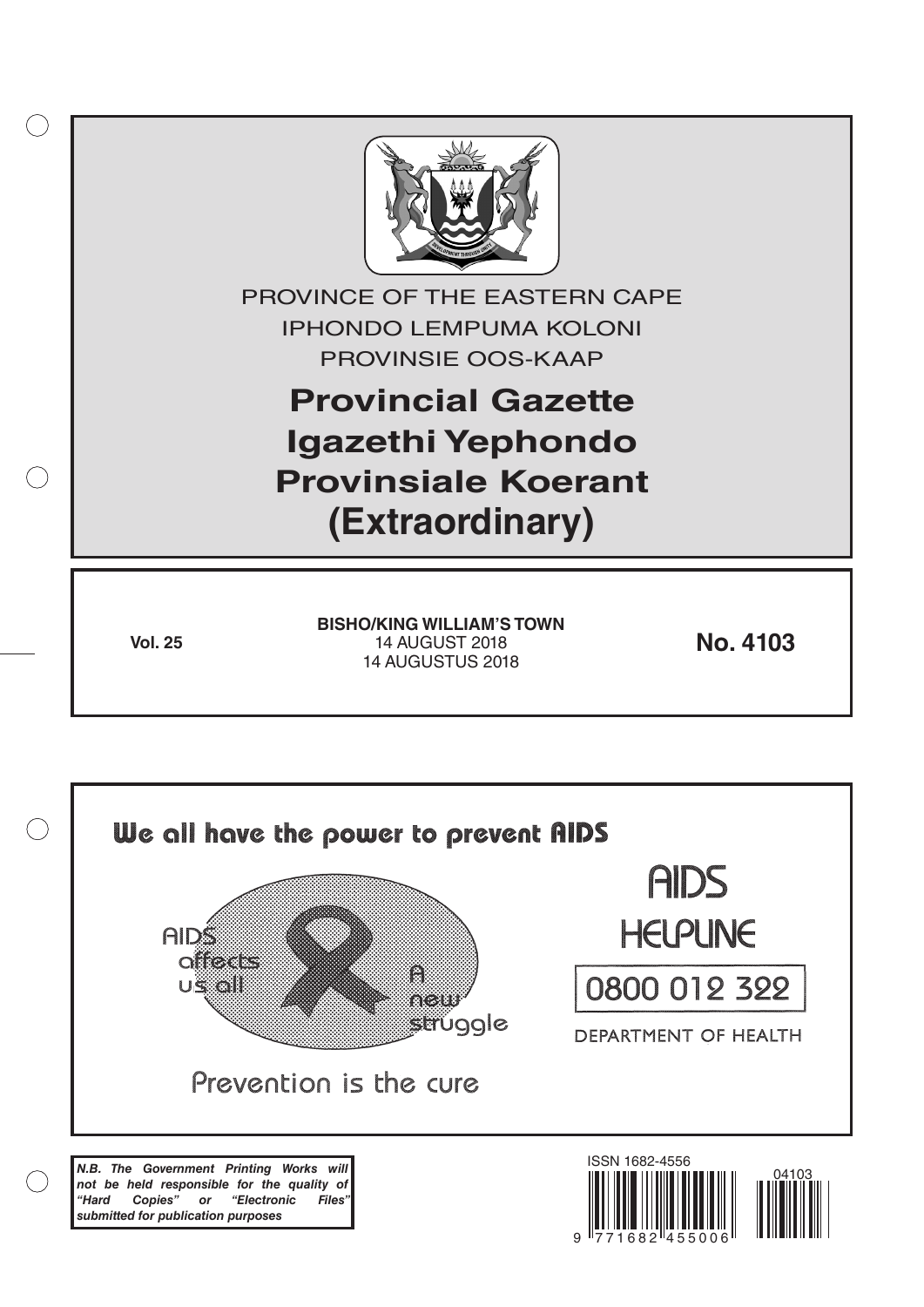# **IMPORTANT NOTICE:**

**The GovernmenT PrinTinG Works Will noT be held resPonsible for any errors ThaT miGhT occur due To The submission of incomPleTe / incorrecT / illeGible coPy.**

**no fuTure queries Will be handled in connecTion WiTh The above.**

#### **CONTENTS**

|     |                                                                                                                          | Gazette<br>No. | Page<br>No. |
|-----|--------------------------------------------------------------------------------------------------------------------------|----------------|-------------|
|     | LOCAL AUTHORITY NOTICES • PLAASLIKE OWERHEIDS KENNISGEWINGS                                                              |                |             |
| 172 | Disaster Management Act (57/2002): Kouga Local Municipality (EC108): Extension of Local State of Disaster<br>Declaration | 4103           |             |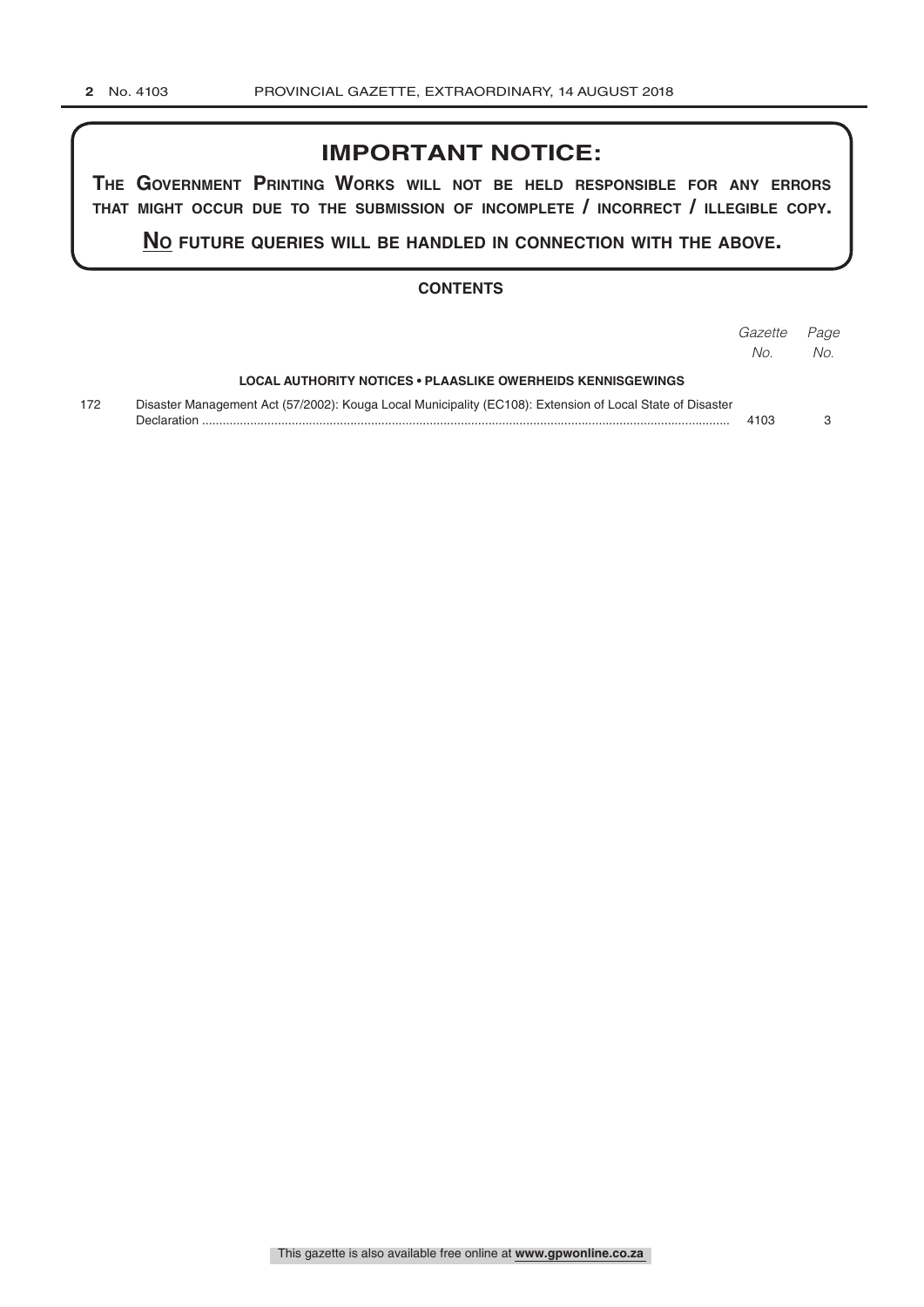# Local Authority Notices • Plaaslike Owerheids Kennisgewings

#### **LOCAL AUTHORITY NOTICE 172 OF 2018**

# **PROVINCE OF THE EASTERN CAPE**

## **KOUGA LOCAL MUNICIPALITY (EC108)**

### **PROVINCIAL NOTICE 133/2018**

#### **EXTENSION OF LOCAL STATE OF DISASTER DECLARATION**

## **DISASTER MANAGEMENT ACT NO. 57 OF 2002**

The Kouga Local Municipality hereby, in terms of Section 55(5)(c) of the Disaster Management Act No. 57 of 2002, due to the prevailing drought conditions extend the Declaration of Local State of Disaster as published in the Provincial Gazette No. 4081 of 12 July 2018 for a further month.

**C. DU PLESSIS** Jeffreys Bay **MUNICIPAL MANAGER** 6330

P.O. Box 21